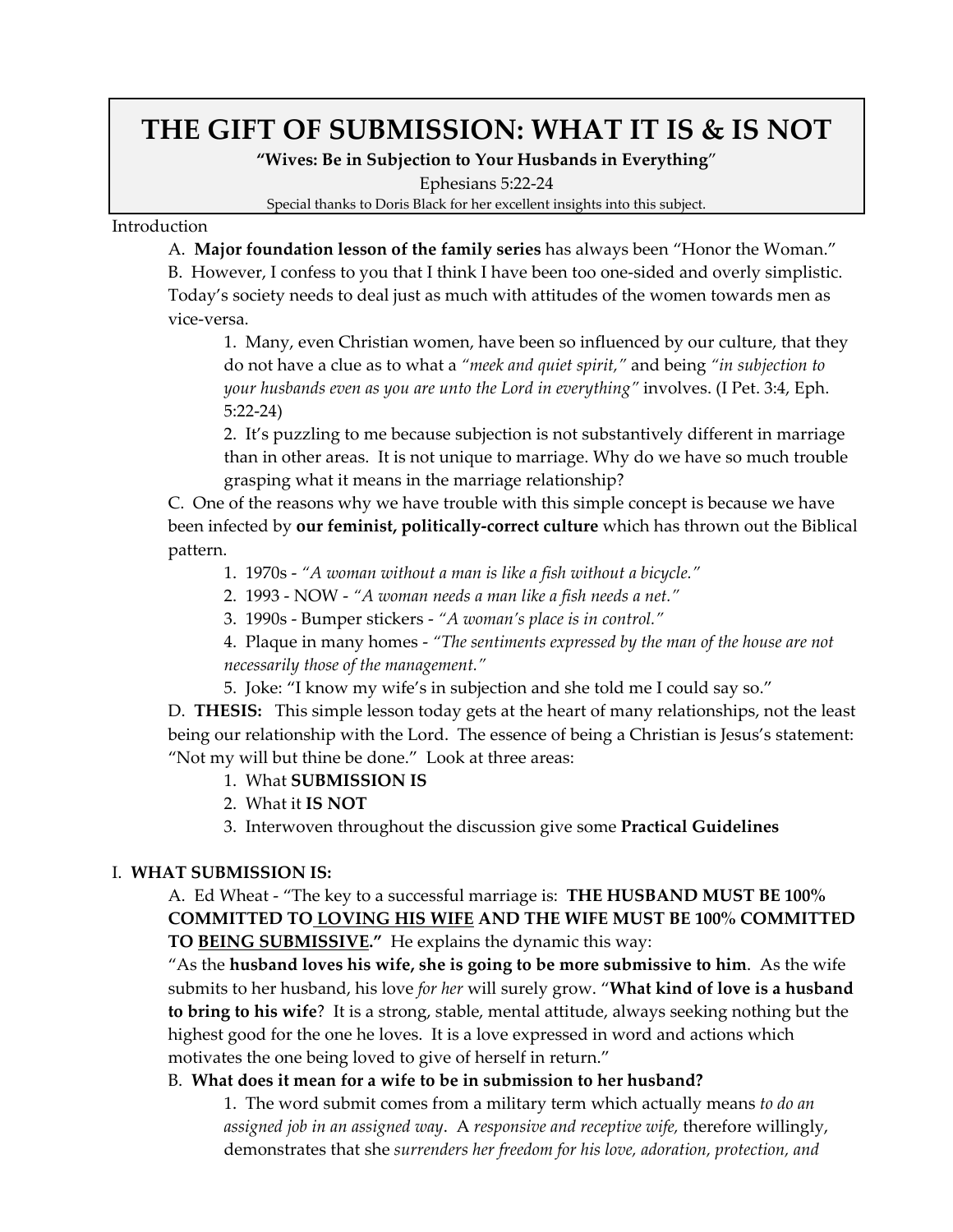*provision*. Her response to his love should lead to an eagerness to meet her husband's needs even *before* he asks.

# 2. It **is an attitude of willing adaptation to that which God is leading her husband to do.**

3. **Submissiveness is the most important gift a wife can give her husband**. We know submission has to be a gift from her to him because it is contrary to all natural tendencies, just as agape (sacrificial love) is a gift from him to her that is also against natural tendencies. However, as both are given, it releases a **supernatural flow of love** between the husband and wife. Both are specially blessed and mutually satisfied as God intended.

C. Any marriage problems among Christians can be boiled down to *spiritual problems* where the husband and/or wife are not fulfilling their God-given roles. Either:

1. **The man is not properly loving his wife**, or...

Illust. #1 complaint women have about men is that they are selfish

2. **The wife is not being submissive to her husband**.

Illust. #1 complaint men have about women is that they nag

3. **KEY!** Both need to concentrate on doing **their jobs well** and not make it their jobs to be parental and constantly complain about how the other is not doing his/her job.

a. However, it is in order to **give the husband or wife feedback**.

b. It will backfire however, if you try to **force** the other party.

c. Marriage partners need to be serious about **giving the gifts of love** and **submission** as a matter of conscience. This empowers them to do so even when the *feeling* is absent. It avoids bitterness and resentment.

D. We must understand the **dynamics of a marriage** the way God designed it to thrive and prosper and not view any of these in **isolation.**

1. When God tells one party to do something, it is because it *fulfills some need* in the other person. It is not one‐sided. There are interrelationships that need to be understood.

2. Eph 5:22‐24 – "*Wives, be in subjection unto your husbands, as unto the Lord. For the* husband is the head of the wife, as Christ also is the head of the church, being himself the Savior of the body. But as the church is subject to Christ, so let the wives also be to their *husbands in everything."*

a. Be careful. It does not say: "Submit *when they act like the Lord*."

b. Wow! "Let the wives be subject to their husbands **in everything.**" This is a tall order with no loopholes.

1) Similar to "children obey your parents in the Lord.."

2) As long as parents don't tell their children to sin, they need to do what their parents say and submit as Jesus did to Joseph and Mary.

3) Women say: "What if I don't agree?" Or "what if I think he is making a terrible mistake, or what if I know better?" The text is clear, "*Submit to your husband in everything."*

3. It is good for every husband to memorize and focus on *Eph 5:25* and for the wife to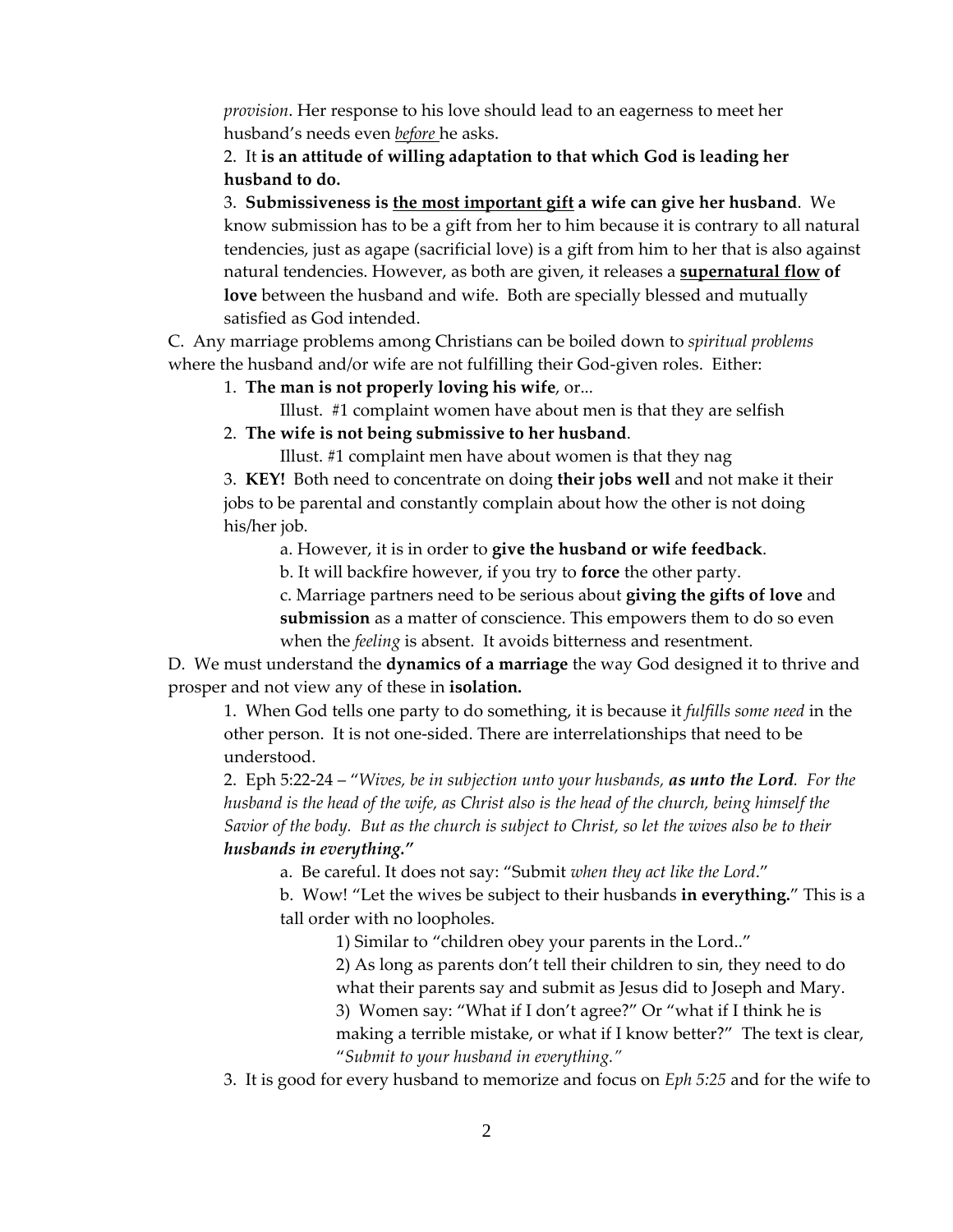memorize and focus in on Eph 5:22‐24.*" Be in subjection to your husband as you are to the Lord... and to do so as the church is subject to Christ in everything."*

4. **A man's deepest need as a man is to be respected.** (When a woman submits, the man feels respected.)

a. A man who does not feel *admired* by his wife will not be happy in the marriage or function at his full potential. That is why the command of Eph 5:33 *"…and the wife see that she reverence her husband."*

b. Def. Greek: "The wife is to *respect, admire, enjoy, fear or be in awe of, defer to, revere, adore, be devoted to, esteem, praise,* and deeply love her husband." This is her job and the Bible indicates she will be personally benefited as she does it.

c. If the wife **does not trust and respect her husband,** it is devastating to him and finally to the marriage.

"If a man's wife is able to look at her husband with *eyes of reverence*, he becomes *a king among men!"*

 5. On the other hand, the **deepest need of a woman is to feel loved and cherished**. She needs to be honored and given a special place of privilege and preciousness. (*Eph 5, I Peter 3:7 )* That is the atmosphere in which she blossoms and functions best.

a. Ladies, isn't it true you can put up with a lot as long as you know you are loved and *feel loved* by your husband? Isn't it easier to submit to someone you *know* loves you?

b. **Many men have second‐rate wives because they treat them in a second‐ rate manner. Therefore, they never gain the** *real princess they would like to be married to***.**

c. **In many ways the wife is a reflection of her husband.**

6. That is **WHY** God tells the man to love and cherish his wife as his own body. The wife needs it!! That is why God tells the wife to submit to her husband – **nothing makes a man feel more respected than when his wife is lovingly and cheerfully submissive to him.** He desperately needs that to fulfill his potential as a man!! 7. Gen 2: Tells the man he is *to "Depart from his father and mother and cleave to his wife..."*

a. Why? **A woman needs to know she is the #1 woman in his life, ahead of his mother. She is first place under God!!**

b. This command is given in order to fulfill a *deep need in the woman*, so that the marriage will be strong.

E. **What is submission?** To fully understand the reasons behind it, go back to Eden.

1. Some think Eve's first sin was eating the fruit – no, it was **thinking she had a better idea than God.** The root of her sin was that she had her reasons for eating and doing the opposite of what God said.

2. In marital conflict, a major problem is that the wife **thinks she knows better** than her husband, (just like the teens think they know better than their parents). Even if the wife does, someone has to be in a position to make the final decision so there is not constant conflict.

Illust. A wife was given to Adam as his helper. Instead she takes the lead, thinks she knows better than God, and commits the first sin. One of the consequences is that she is not to be the leader.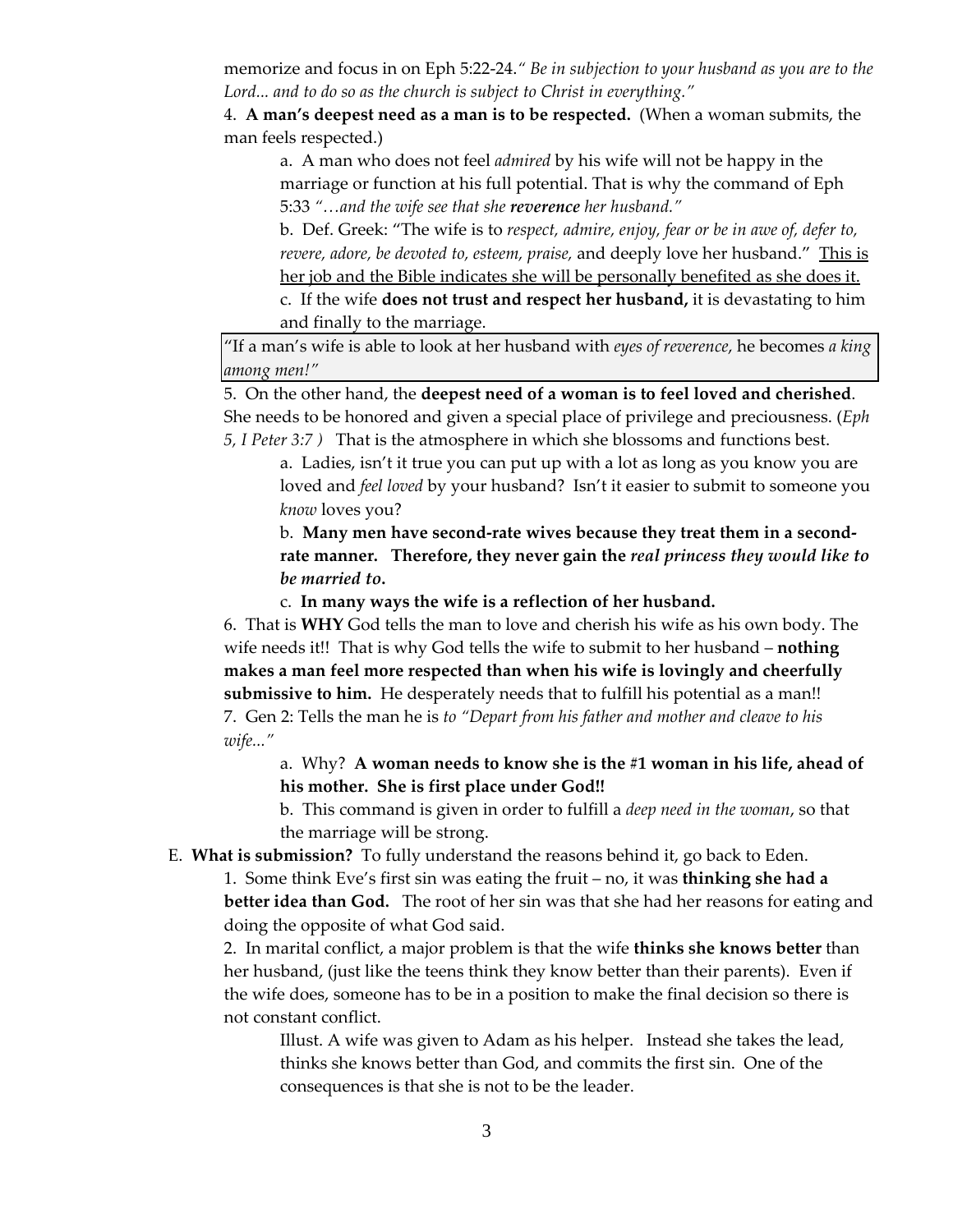3. This seems strange at first. **I Tim 2:11‐14** tells us that Adam sinned **knowingly, willingly**, while *Eve was deceived* and convinced herself that what she was doing was okay. Isn't that worse?

a. **Adam's first willful sin was to eat** simply because Eve asked him to. His second sin was to blame his wife and not take responsibility for his actions.

b. In marital conflict today, men still frequently struggle with shifting blame onto the wife.

c. Why did God make man the head of the house? It was not so much a reward as a responsibility that would force him to *grow up and not shift blame*.

1) God is saying: **The buck stops here, buddy**! No more blaming the wife. 2) When a woman rebels against her husband and puts her foot down, she gives him an "out" to avoid responsibility. She becomes more his mother than his adult lover.

4. **Does that mean I have to do everything he tells me?**  Yes, as long as it is not sinful. **II. WHAT SUBMISSION IS NOT:**

A. It is **not** being a doormat or mindless servant.

# 1. **A woman has the right of appeal**.

a. Esther came in to the King and risked her life to ask that the king reconsider a decision he had made based upon some information she needed to share with him.

b. She was **respectful and he listened and saved the day**. But it was simply a request, not a demand or willful defiance. God moved the King's heart to listen.

2. Ladies, you have an obligation to **speak the truth and point out sin** in *Eph 4:15.*

a. **If he tells you to sin**, to engage in a lustful dance in public, like Vashti, refuse. You might respectfully say: "I submit to you because that is what my Lord tells me to do. However, in this case you are asking me to contradict my conscience and violate His higher law. I can't do that." (In essence she is saying the Lord pulls rank on a husband).

b. **What if he is doing something** *sinful***?** Tell him *why* you feel it is sinful and how deeply offended you are and concerned about him.

1) After you have clearly expressed why you think something is wrong, pray that God will touch his heart and haunt him with the truth of what you have said.

2) *Don't* become like a dripping faucet.

3) You can and should confront tyranny in love as did Jesus.

4) The pattern of Matt. 18:15 applies to fellow Christians and is

appropriately applied between and husband and wife who are also brother and sister.

5) If there is physical abuse or one is fearful for one's safety ‐ RUN! Early Christians were not masochists; they fled the Roman authorities who persecuted them. However, it is not grounds for divorce and the goal is reconciliation. (I Cor. 7:5 )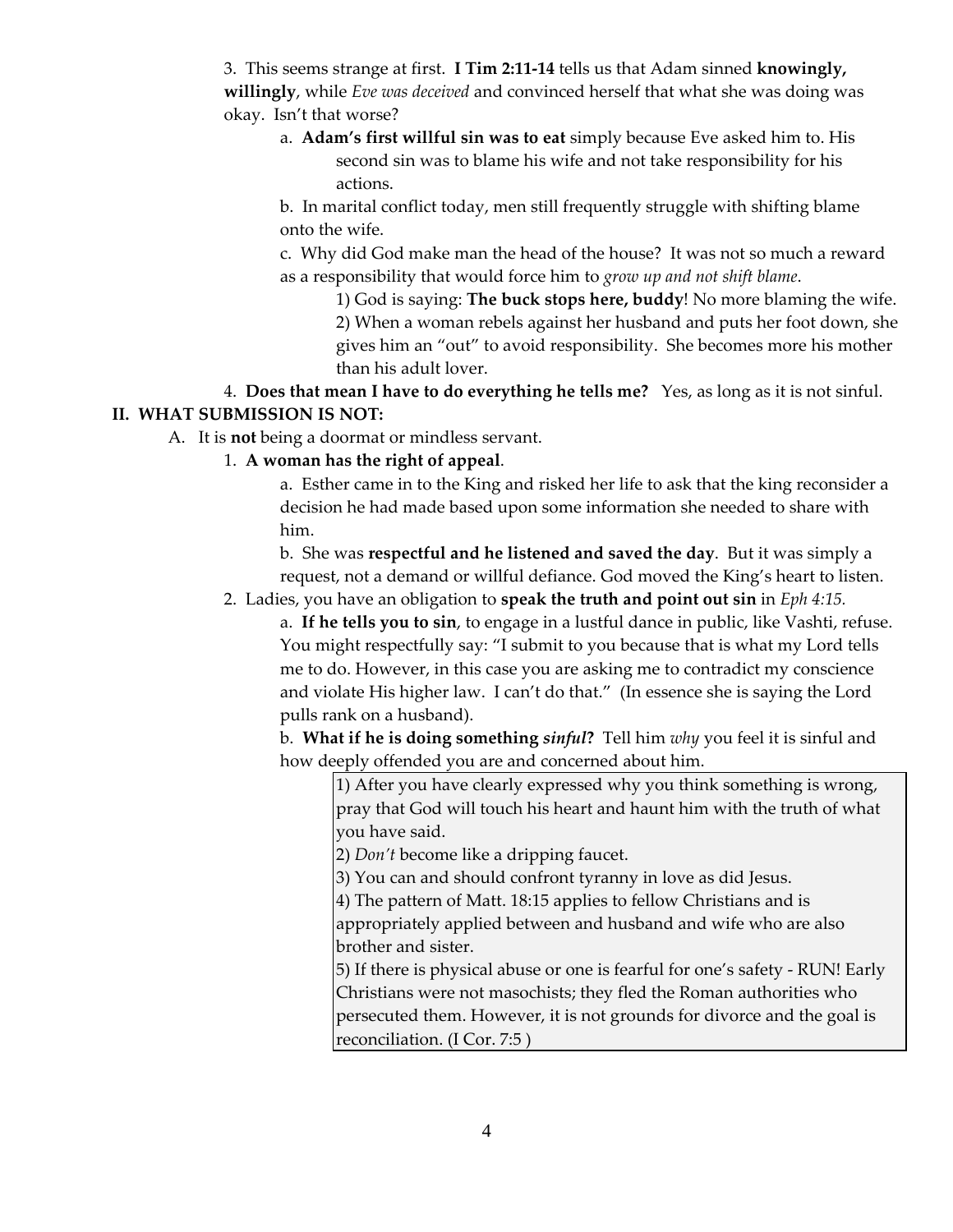3. Ladies, you have an **obligation to give your husband your best thinking**. (A husband is a fool who doesn't solicit counsel).

a. True oneness comes from sharing your *mind, your body, your soul, and your emotions*.

b. Do not give him "*a piece of your mind"* but your best thinking. Otherwise you are cheating the husband of **important insight** he needs from his wife. (I Peter 3:7)

c. However, after you have:

- 1) Determined that sin is not involved...
- 2) Given him your best thinking in a good discussion...
- 3) Exercised the right of appeal, as did Esther...

If the answer is still not what you prefer...**submit**.

d. Not because I say so, but because *Eph 5:22‐24* **says so.**

1) Not because your husband is always right, but because **God says so**.

2) Not because your husband is smarter or superior, but because of *Rom 13:1‐5.*

3) God made man the head of the house. He **who rebels against one of God's authorities is rebelling against God!**

> a. You're not just telling your husband no. You are telling God no! That is open defiance!

> b. Going head‐to‐head with God is a very serious thing to do*. (Heb. 12:29*)

B. It is **not** teaching a woman to trust in her husband but to trust God as he works through lines of authority. Some object: **How can God command me to submit when He doesn't know my husband?**

1. Some women have good husbands, others don't.

a. God set this up because He knew He would be directly involved through His lines of authority.

b. Even Jesus submitted to lines of authority. He said over and over again **"Not my will but thine be done."**

1) He stood before Pilate and was passive. *Jn 19:11 "Don't you know I have* the power of life and death over you? Jesus said, You would have no power if it was not *given to you from above."* 

2) You may think you are the boss. You are not! God is the boss.

3) The same thing is true with your husbands, ladies. Ultimately God is in control.

## 2. **How does this work in the lives of Christian women today?**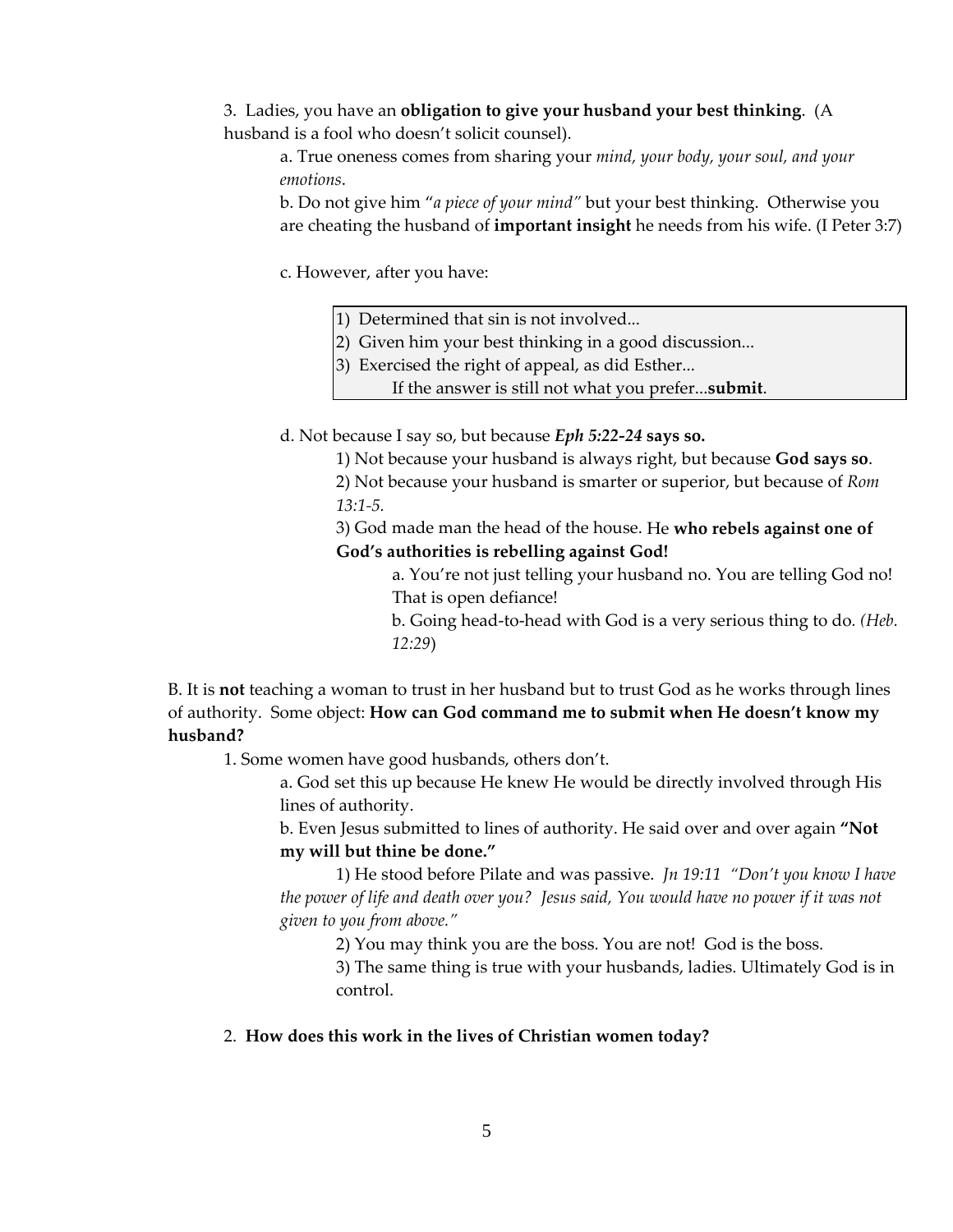Three practical steps:

a. When a decision is in the making, go off and **pray and plead your case to God**. Ask God to **move and work in your husband's heart so that the best decision will be made.**

b. Then **go to your husband and tell him you are praying for God to give him wisdom**. Let him realize he is God's authority in the home.

c. Then tell him that **you will submit** and cheerfully go along with the decision even as you submit to the Lord. That scares him because then he has to face up to responsibility and can't blame you. It forces him to grow up!!

3. **When you submit to your husband, you are not trusting in your husband, you are trusting in God.** When you do *His* will and submit you can be confident there will be a blessing in it and that *His will* will be done.

4. This is difficult because submitting to lines of authority is not in the American spirit!

> a. Your children need to see how you subject to lines of authority so they will have modeled before them how to handle similar battles of will in their lives!

b. You can be a strong‐willed woman and very persuasive, yet when the chips are down, **you can be submissive.**

C. This is **not void** if your husband is not a Christian.

1. **God works through lines of authority, even if the individuals are not godly.**

> a. What if my husband is not a Christian? He is still your husband. It doesn't say, *"Submit to your husband as long as he follows Jesus,"* but *"Submit to your husband as you submit to the Lord Jesus."*

b. Consider Jn 11:49‐52. The high priest was not a godly man, but appointed by the Romans as a political crony. Nevertheless, God used Him to carry out His will and bring Christ to the cross to atone for the sins of man.

c. Consider how Jesus blasted the Pharisees as hypocrites. Yet He said, "Because they occupy Moses's seat, do what they say, but do not do what they do!!" (Matt 23:2)

d. **Moses went to Pharaoh and asked permission** for the children of Israel to go. God was behind Him, so why did he ask permission? God had a purpose that he worked *through Pharaoh.*